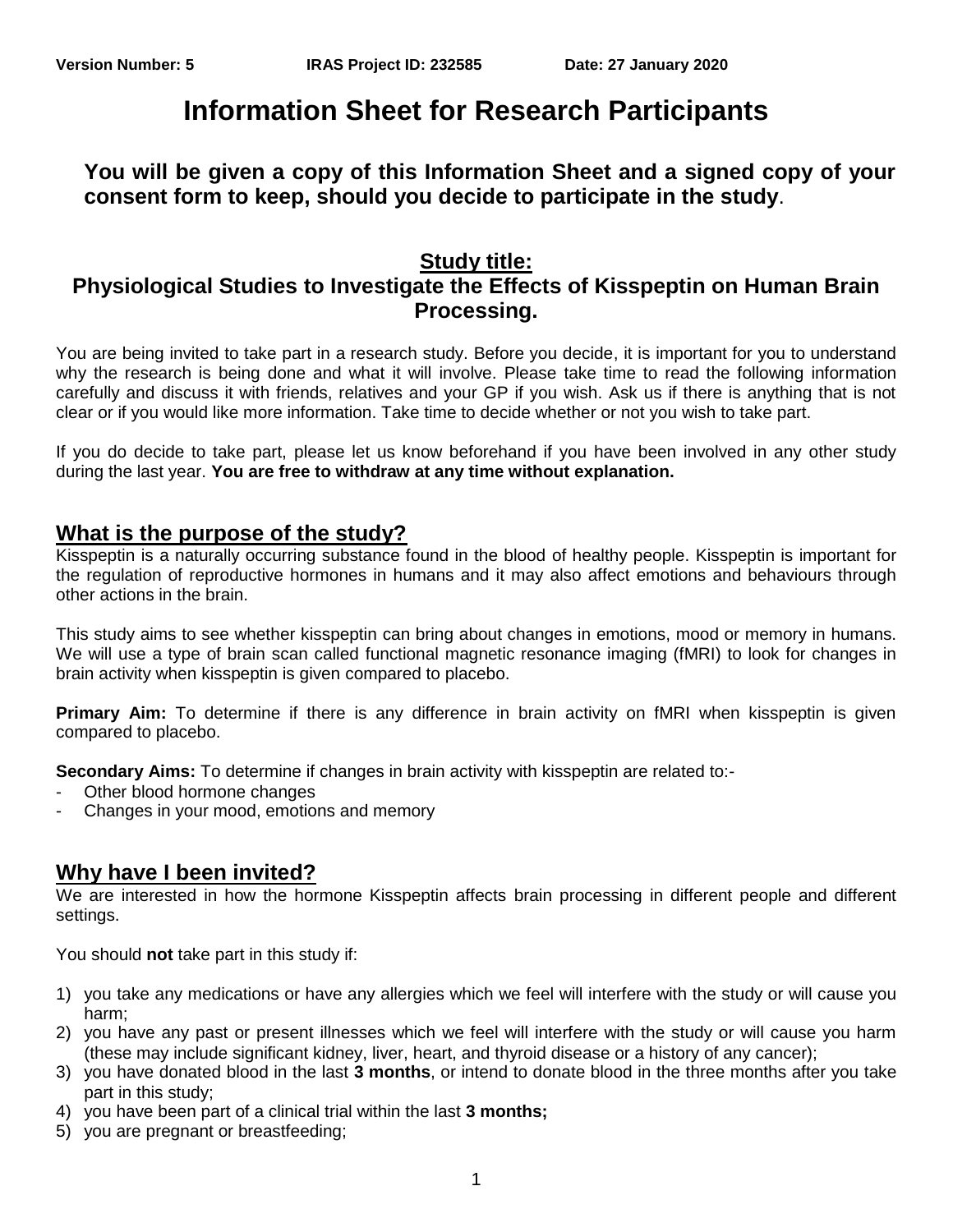6) you have any implanted metal in the body that would make it unsafe for you to have an MRI scan (although you may be eligible for the non-fMRI part of this study: detailed below)

### **Do I have to take part?**

No, it is up to you to decide whether or not to take part. If you do decide to take part you will be given this information sheet to keep and be asked to sign a consent form. If you decide to take part, you are still free to withdraw at any time and without giving a reason. If you need to withdraw from the study for whatever reason, we may still use any information or samples that we have collected from you up to that point. We will ask your permission to do this when you sign the consent form.

## **What will happen to me if I take part?**

If you agree to take part in this study, we will invite you to the NIHR Wellcome Trust Clinical Research Facility at Hammersmith Hospital or the Clinical Research Facility at St Mary's Hospital for a screening visit lasting around 1 hour. During this visit, if you are female and of child bearing age, we will ask you to provide a urine sample for a pregnancy test. To ensure you are fit and healthy to take part in the study, a general physical examination will also be performed, blood will be taken from your arm for standard blood tests and a recording of your heart (ECG) will be taken.

One of our study doctors will also ask you some questions and ask you to complete questionnaires regarding your general health, psychological and emotional wellbeing. Some of these questions may relate to your mood, how you feel about sex, or any problems you may have with sexual function. Our study doctors are trained and experienced in discussing these issues, and you are not obliged to answer any questions that you do not feel comfortable with. If any new conditions are diagnosed that you may not be aware of previously, you will have the opportunity to discuss this with the study doctor, and if you consent, we will contact your GP to arrange further management. In this situation, after taking time to consider, if you still wish to take part and you meet all other eligibility criteria, then we will be happy to include you in the study.

Following your screening, if you are eligible to take part, you will be either asked to attend the Invicro Centre for Imaging Sciences at Hammersmith Hospital (for the fMRI study) or the Clinical Research Facility at Charing Cross Hospital (for the non-fMRI study); the differences between these studies will be explained below. Both studies involve two study visits which will both have the same format. Each study visit will start in the morning and last up to four hours. There will be a break of at least one week between each study visit. If you volunteer to take part in both the two fMRI and two non-fMRI study visits, there will be a six-week period between the study phases. Please note that depending on your preference, you may volunteer for the two fMRI, the two non-fMRI or all four study visits.

For both the fMRI and non-fMRI studies, at one study visit you will receive the naturally occurring hormone kisspeptin, and during the other study visit you will receive a placebo. The order of study visits will be decided at random and you will not be informed whether you received kisspeptin or placebo during your study visits so that this does not influence your responses.

**fMRI Study:** During each study visit you will have an fMRI brain scan for up to 75 minutes. fMRI is safe and widely used in clinical practice. During the scan, you will be asked to lay flat and still inside the scanning machine. The machine can be noisy and feels like a narrow tunnel so you should not take part if you are claustrophobic. You can communicate with the scanning staff at any time during the scan using a microphone. As part of the standard procedure for fMRI scanning, you will be asked to do some tasks. These may include looking at images, some of which may be arousing, smelling an odour and being asked to rate how it makes you feel, or completing puzzles designed to test different parts of your brain. At the beginning and end of the study you will also be asked to complete some questionnaires so we can assess your mood and emotions before and after receiving kisspeptin or placebo.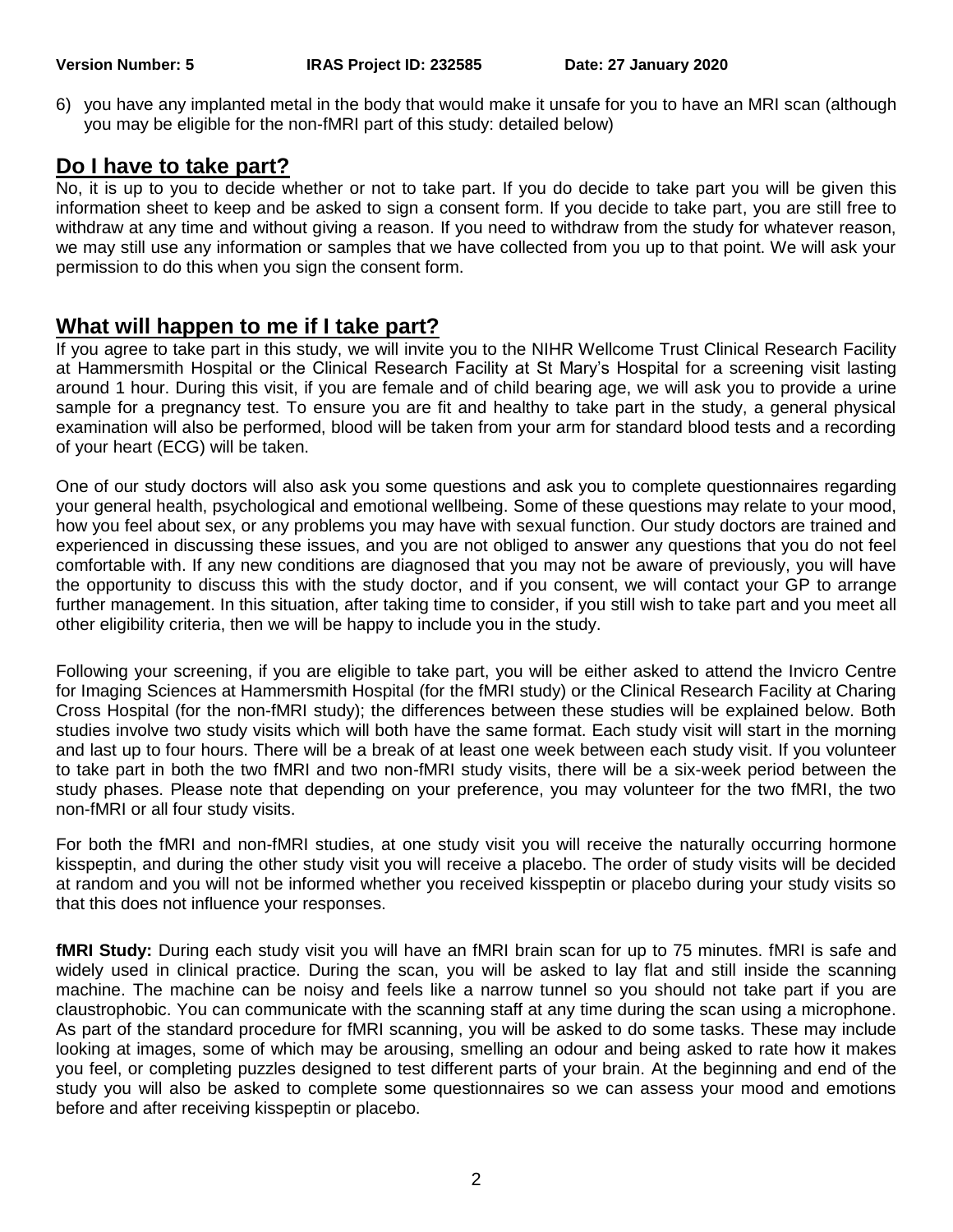One of the normal functions of kisspeptin is to control sexual behaviour (including arousal). If you are a man one of the fMRI tasks may involve watching erotic videos whilst in the scanner, which may result in erections. To assess this (termed 'penile tumescence'), a small and painless cuff (similar to that used to measure your blood pressure) may be placed on your penis using a condom, before the fMRI begins. This will be left on throughout the fMRI scan and removed before going home. You will be shown this device before your first study visit so that you are acquainted and comfortable with the set-up.

Throughout each visit, we will monitor your heart rate and blood pressure. A plastic tube called a cannula will be inserted into your arm to collect blood samples at regular intervals during the study. These samples will be sent for analysis of sex hormones and stress hormone levels. You may feel a little discomfort when the cannula is inserted. The amount taken in the blood samples is approximately equivalent to two teaspoonfuls on each occasion. The total amount taken during screening and both study days will be no more than 290mls, which is significantly less than that taken during a blood donation session (470ml).

#### **Picture of an fMRI Scanner**



At the end of each study visit, the cannula(s) will be removed from your arm and you will be allowed to leave after a brief period of observation.

We ask a specialist consultant doctor (a radiologist) to look at your fMRI brain scans, and very rarely, we may detect an abnormality that needs further investigation. If this happens, we will provide your GP with the findings of the fMRI scan, who will arrange the appropriate specialist referral. Unfortunately, if we do find a significant abnormality, you will not be able to participate further in the study.

**Non-fMRI Study:** This part of the study happens at the Clinical Research Facility at Charing Cross Hospital and also involves two study visits as above, but without an fMRI scan. As in the fMRI visits, two cannulas will be inserted into your arms – one to receive an infusion of kisspeptin or placebo and a second to collect blood samples (same volumes as in the fMRI study). This infusion will last around 75-minutes, during which you will complete tasks (see fMRI study). Throughout each visit, we will monitor your heart rate and blood pressure.

**Route of Administration:** For both the fMRI and non-fMRI study, kisspeptin will be administered intravenously (into the vein) via a cannula. For some of the studies, kisspeptin may be administered via a nasal spray, which is similar in appearance to the nasal sprays commonly used to treat a blocked and runny nose.

#### **What do I have to do?**

The only restrictions on your lifestyle are that you are asked to refrain from taking strenuous exercise, alcohol, caffeine and sexual activity from midnight before each study visit.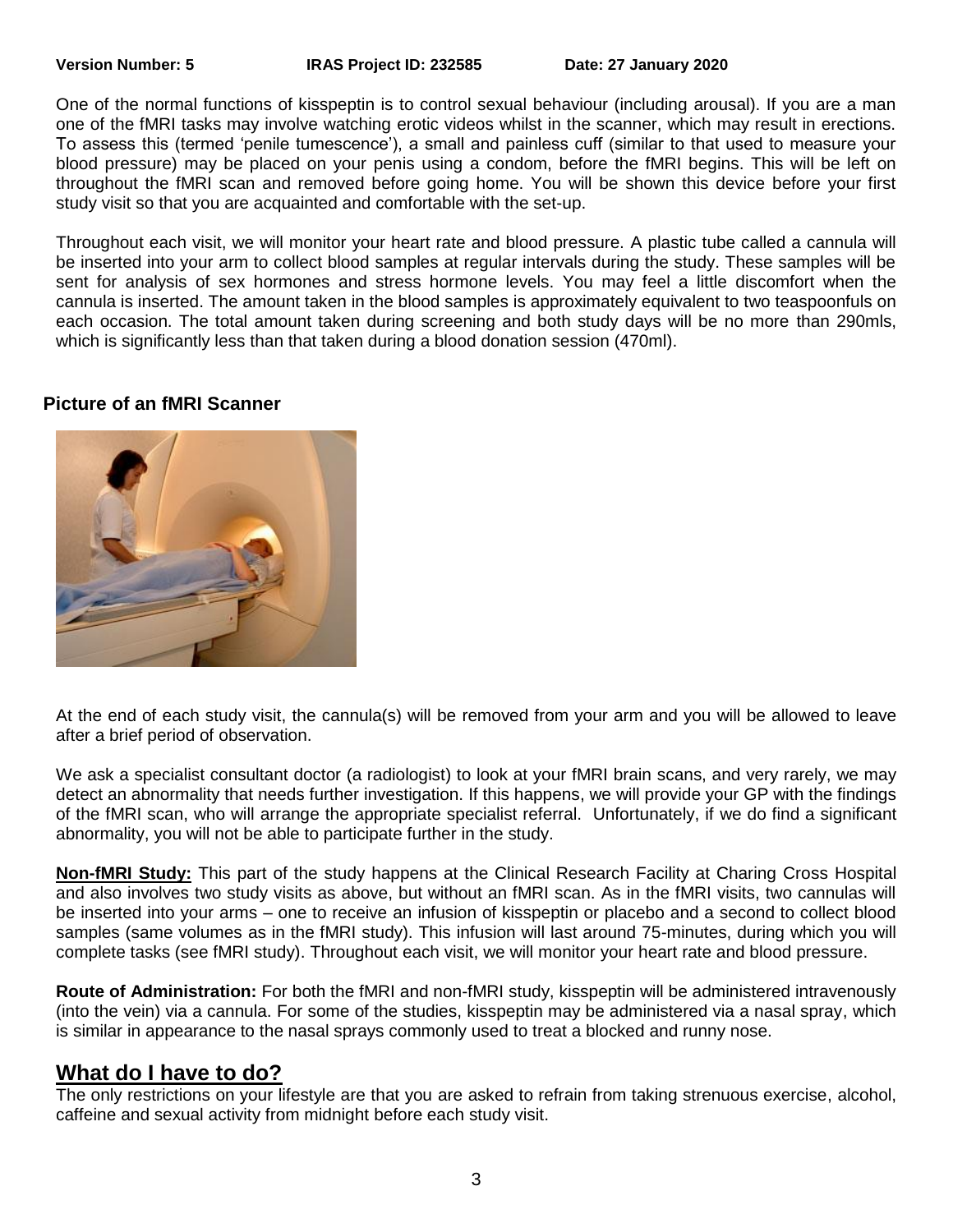## **What are the side effects of taking part?**

From our previous studies we do not expect any side effects, but the unexpected can occur. During each study visit, at least one experienced doctor will monitor you closely. If you suffer from any ill effects during the visit you should report them to the doctors monitoring you immediately. If you suffer from any ill effects afterwards you should report them to one of the research doctors on the contact number below or when you next see them. All adverse effects will be recorded in an adverse event form and placed in your personal research file. You may ask for the study to stop at any time without prejudice and if there are any significant side effects, the study will be stopped.

fMRI scanning is painless, involves no radiation, and has no known health risks. However, you will be asked to lay still inside a confined space within the scanner for up to 75 minutes. You should therefore not take part in the study if you suffer from claustrophobia (fear of closed spaces) or do not think you would be able to lie still for this length of time.

The fMRI scanner contains a very strong magnetic field. Participants with any type of metal implanted in their body which could move in this field will not be able to take part in this study for safety reasons. This will be carefully screened for at the time of the initial health check.

#### **What are the possible disadvantages and risks of taking part?**

Kisspeptin is a naturally occurring hormone that has been given to hundreds of human participants by our study group and others with no known side effects. The dose of kisspeptin we give you does not exceed the maximum safe dose given to other human volunteers, therefore we do not anticipate any problems with giving kisspeptin to you. There will be the minor discomfort of cannulae insertion which can cause minor temporary bruising.

#### **What are the possible benefits of taking part?**

The information that we get from this study will help us to better understand the role of kisspeptin in human brain processing.

#### **What if new information becomes available?**

Sometimes during the course of a research project, new information becomes available. If this happens, your research doctor will tell you about it and discuss with you whether you want to continue in the study. If you decide to continue in the study you will be asked to sign an updated consent form.

Also, on receiving new information your research doctor might consider it to be in your best interests to withdraw you from the study.

#### **What happens when the research study stops?**

Once the study has finished, the results can be made available to you and/or your GP should you wish. If you have any problems immediately following the study, then you should contact one of the research doctors on the numbers provided below.

The blood samples that are taken from you during the study may be kept in secure storage at Imperial College London for further analysis after the study finishes. If this is not required, we will dispose of your samples safely and securely in keeping with NHS clinical codes of practice. Your samples will be fully anonymised at all times and only accessed by authorised study researchers.

We will ask for your written consent to keep your samples at the initial screening visit. However if you decide not to give permission for this, you can still take part in the study

#### **What if something goes wrong?**

Imperial College London holds insurance policies which apply to this study. If you experience harm or injury as a result of taking part in this study, you will be eligible to claim compensation without having to prove that Imperial College is at fault. This does not affect your legal rights to seek compensation.